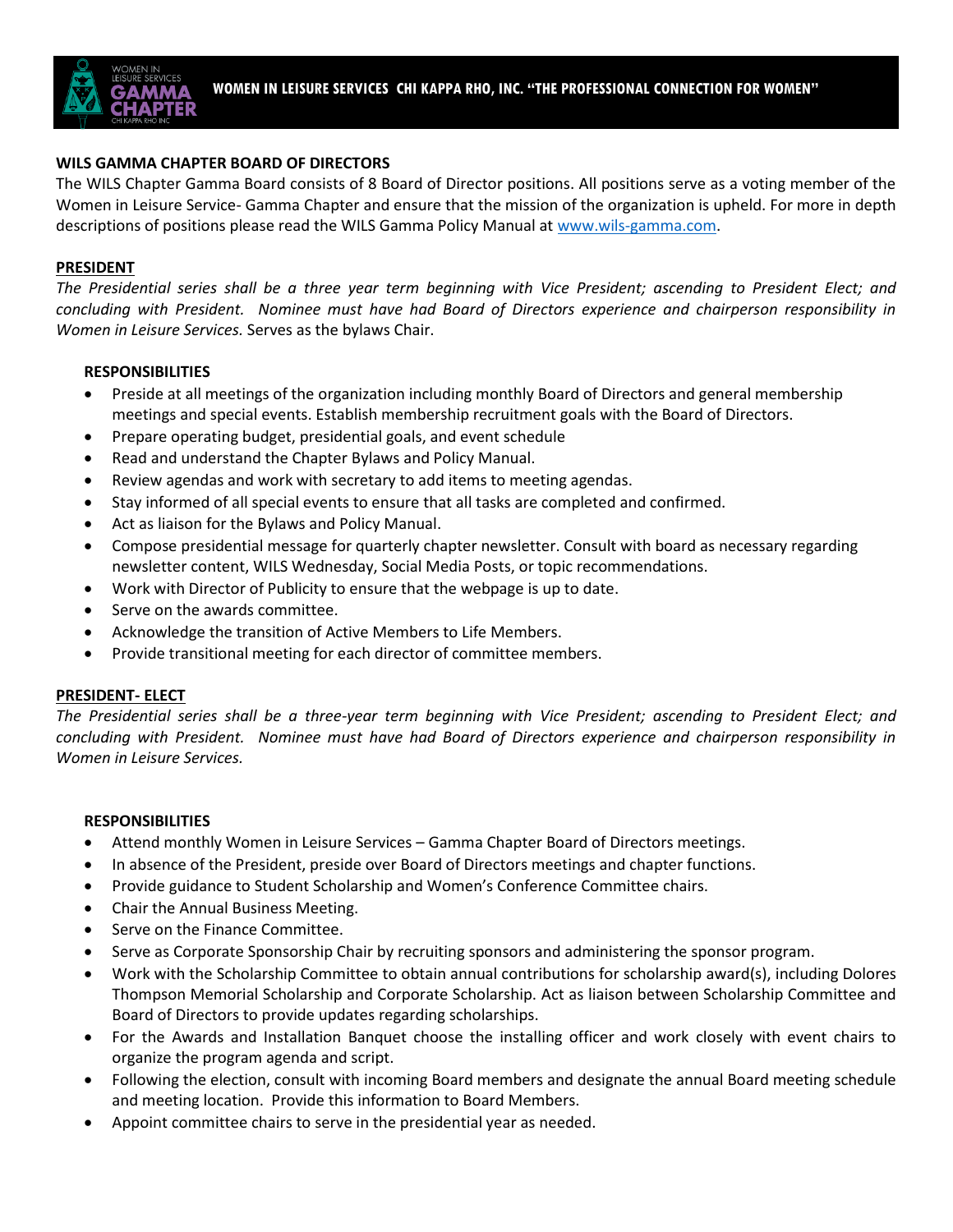#### **VICE PRESIDENT**

*The Presidential series shall be a three year term beginning with Vice President; ascending to President Elect; and concluding with President. Nominee must have had Board of Directors experience and chairperson responsibility in Women in Leisure Services.* Serves as the Membership Chair.

#### **RESPONSIBILITIES**

- Attend monthly Women in Leisure Services Gamma Chapter Board of Directors meetings.
- Establish membership recruitment goals with the Board of Directors.
- Update, publish, and distribute the Chapter Membership Application and Membership Recruitment Brochure.
- Initiate contact with prospective members by providing a brochure and application. Follow-up with those who have shown interest in the past or are non-renewing members.
- After ensuring applicant meets membership qualifications, present all applications to the Board and submit membership information and payment to Director of Finance. Maintain record of membership packages and provide lists of membership levels to Director of Finance.
- Produce a list of new members to be introduced at each chapter function and present each new member with their welcome packet (or mail their packet to them).
- Maintain the member Chapter Involvement data file.
- Create and maintain the membership roster (This is the photo directory). Submit the roster to National Delegate for inclusion in National Directory.
- Assist new members with networking and chapter involvement.
- Serve as Awards and Installation Banquet Chair.
- Act as liaison between Grant Committee and Board of Director to present grant applications at monthly board meeting on an as needed basis.

### **SECRETARY**

*The Secretary shall serve a one-year term.* Serve as a voting member of the Women in Leisure Services – Gamma Chapter – Board of Directors. Record minutes for all Board of Directors and chapter meetings.

### **RESPONSIBILITIES**

- Attend monthly Women in Leisure Services Gamma Chapter Board of Directors meetings.
- Record minutes for all Board of Directors meetings; include within the minutes the attendance and absence of each board member.
- In coordination with the President, distribute an agenda for each board meeting, and distribute agenda and minutes prior to each meeting.
- Maintains an up-to-date file of Board-approved minutes filed in chronological order.
- Maintain an up-to-date record of the Chapter's Policy Manual and Bylaws.
- Work with Vice President to maintain and keep the chapter distribution list updated.
- Drafts correspondence as directed by the Board of Directors, including regularly scheduled email blasts.
- At the discretion of the Board, and on behalf of the membership, recognize major life events of members by sending a card.

#### **DIRECTOR OF FINANCE**

*The Finance Director shall serve a two-year term.* Serves as a voting member of the Women in Leisure Services – Gamma Chapter Board of Directors. Performs all treasury functions for the chapter.

### **RESPONSIBILITIES**

- Attend monthly Women in Leisure Services Gamma Chapter Board of Directors meetings.
- Serve on the Finance Committee.
- Arrange transfer of signatures for the chapter's checking and savings accounts.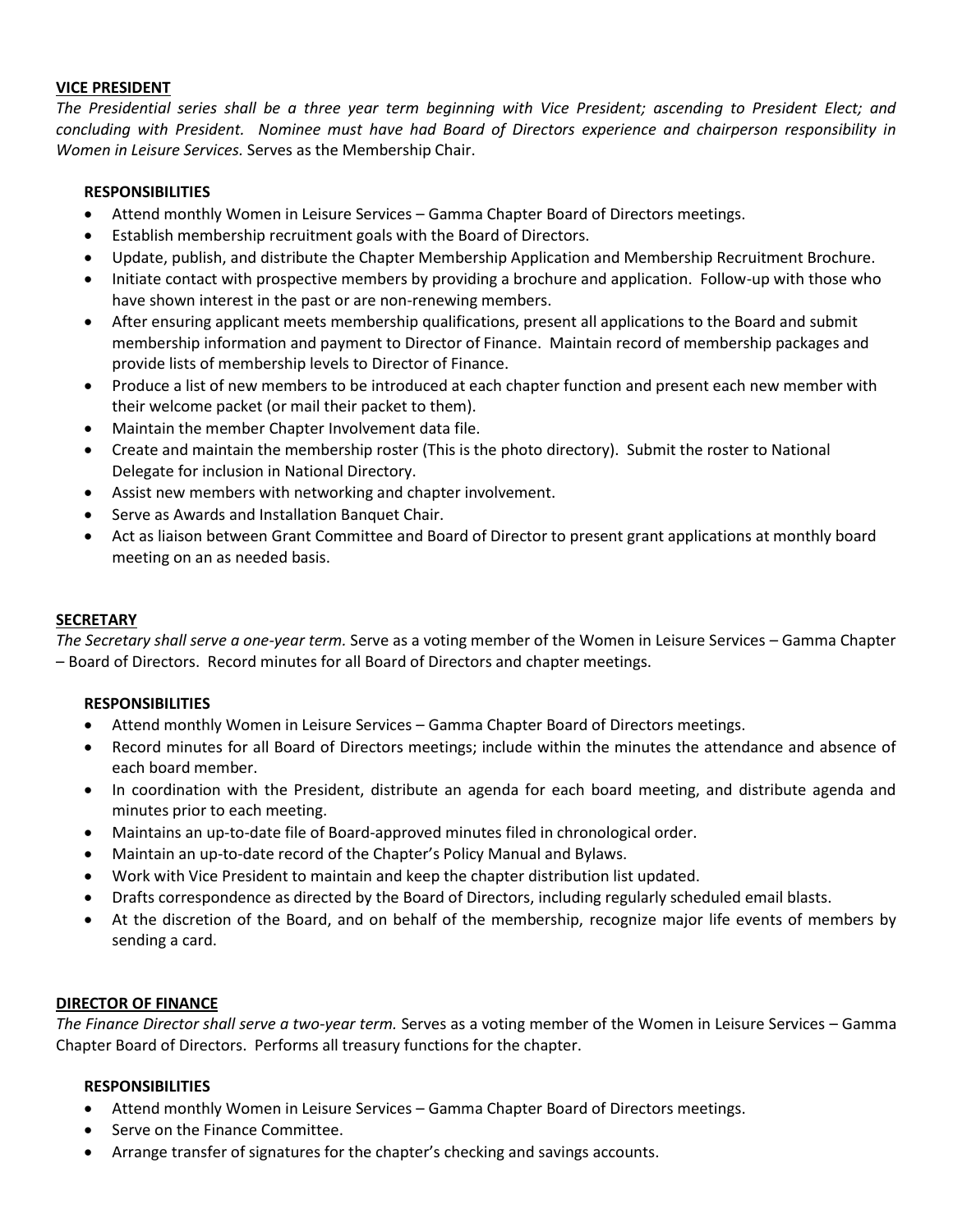- Receive and disburse all Chapter funds upon approval of the Chapter membership and/or the Chapter Board of Directors.
- Reconcile Chapter bank accounts with bank statements.
- Provide monthly financial reports at Chapter Board of Directors meetings.
- Assist the Financial Chair with the Mid-Year Review and End-of-Year Review.
- In coordination with the President, prepare recommendations for budget.
- Prepare recommendations for fiscal action for the Chapter Board of Directors.
- Present annual proposed budget to the membership at the August Business Meeting.
- In coordination with the Director of Committees, collect all financial forms from each program or Committee Chair at the conclusion of each event.
- Prepare invoices as needed.
- Review and sign all contracts.
- Upon the request of the National Delegate, submit all necessary dues to National.

## **DIRECTOR OF PUBLICITY**

The Director of Publicity shall serve a one-year term. Serves as a voting member of the Women in Leisure Services – Gamma Chapter Board of Directors. The Director of Publicity will capture Gamma events and news throughout the year while keeping the Gamma website and social media pages current.

## **RESPONSIBILITIES**

- Manage the Gamma website.
- Take photos at each event.
- Manage and upload photos to Gamma Website, Facebook, Instagram and LinkedIn.
- Compile news and complete the quarterly Gamma Gram (Summer, Fall, Winter, & Spring).
- Update Gamma social media pages with current Gamma news, event information, job postings and content related to the field of recreation that would benefit members.
- Coordinate a vendor booth at professional events throughout the year to promote Gamma membership, scholarships and upcoming Gamma events.
- Maintain all electronic files from the year on a provided flash drive to turn over to incoming Publicity Chair.

## **DIRECTOR OF COMMITTEES**

The Director of Committees shall serve a one-year term*.* Serves as a voting member of the Women in Leisure Services – Gamma Chapter Board of Directors. The Director of Committees acts a liaison between the Board of Directors and Special event Committees. Will assist with events as needed.

### **RESPONSIBILITIES**

- Oversees Food for Thought events, Winter Social, Networking Night, and Women's Conference.
- Attend monthly Women in Leisure Services Gamma Chapter Board of Directors meetings.
- Act as Board of Directors liaison for program chairs.
- Attend initial committee planning meetings, provide consultations and communications between chairs and Board of Directors.
- Prepare and distribute the Chair Procedure Manual.
- Secure dates for committee events at June Board Meeting.
- Compile a master list of members interested in serving on various committees.
- Conduct group and/or individual Committee Chair Meetings by end of July.
- Serve on the Finance Committee (January & June).
- Serve on the Awards and Installation Committee.